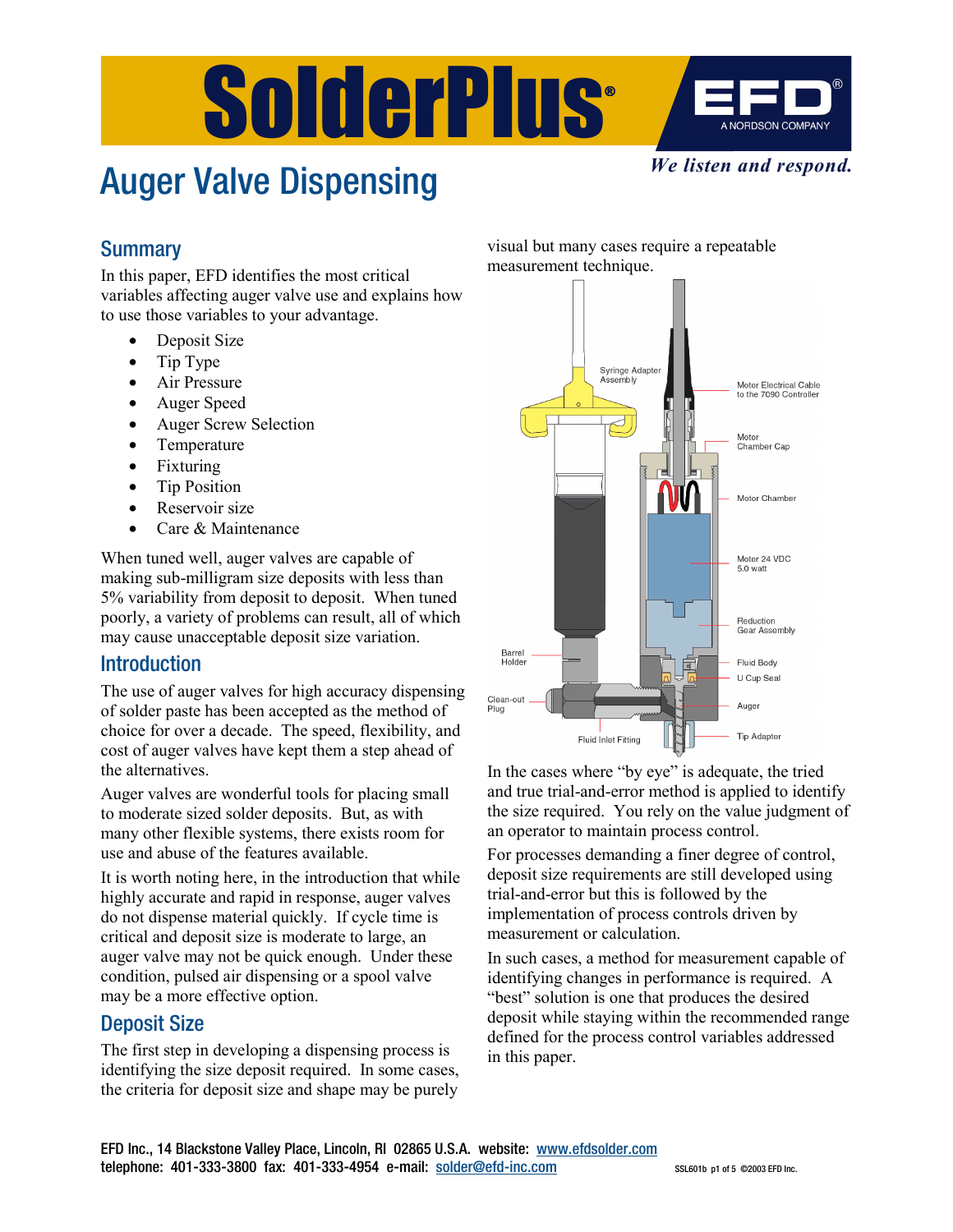## Tip Type

As a rule, you should choose to use the least restrictive type of dispense tip that will meet your deposit size requirements. Larger gage tips allow for faster paste flow and produce less backpressure on the solder paste during the dispense cycle. As a consequence, they are also less resistant to paste drool under constant pressure. Shorter shank tips have less flow resistance than longer ones. Tapered tips produce less backpressure than straight walled stainless steel tips but are vulnerable to process variation, as they are more flexible and can expand and contract due to auger induced pressures. Rigid tapered tips, as opposed to "regular" tapered tips, deform much less and produce more consistent deposits.



The determination of the correct tip size and type for each application is one of the most critical steps in the design of an optimized solder paste dispensing process.

Using too restrictive of a tip for the paste type in use will cause excessive backpressure and foster tip clogging. Using too large a tip for the deposit size can interfere with deposit size control within established tolerances.

|      |                |               | Minimum         |
|------|----------------|---------------|-----------------|
|      | <b>EFD</b> Tip |               | Dot             |
| Gage | Color          | <b>Tip ID</b> | <b>Diameter</b> |
| 14   | Olive          | 0.060"        | 0.090"          |
| 15   | Amber          | 0.054"        | 0.081"          |
| 16   | Grey           | 0.047"        | 0.071"          |
| 18   | Green          | 0.033"        | 0.050"          |
| 20   | Pink           | 0.023"        | 0.035"          |
| 21   | Purple         | 0.020"        | 0.030"          |
| 22   | Blue           | 0.016"        | 0.024"          |
| 23   | Orange         | 0.013"        | 0.020"          |
| 25   | Red            | 0.010"        | 0.015"          |
| 27   | Clear          | 0.008"        | 0.012"          |

30 Lavender 0.006" 0.009"

When choosing a tip, the rule of thumb is you may not expect to produce a deposit with a diameter less than  $1\frac{1}{2}$  times the tip ID. It is technically possible to do so but is difficult.

Every tip size and type is the best choice for some application. The trick is identifying which is the best for your application. Longer tips are useful for reaching out of the way deposit locations and can add resistance to keep paste from drooling from large gage tips. Paste dispenses more slowly from a smaller tip, allowing for smaller increments in deposit size per unit time. When deposit size consistency is of primary importance, cycle time can be sacrificed for tolerance by using a smaller gage tip. In any case, tip choice can make or break a dispense process.

#### Air Pressure

Auger valves are intended for use with constant pressure when dispensing solder paste. The system relies on the inherent resistance to flow provided by the auger screw and the dispense tip to prevent constant material flow out of the tip (tastefully called drool). The air pressure should only be high enough to maintain material flow, keeping the auger cavity filled. Pressure typically ranges from 4psi to 10psi but both higher and lower values have been required for particular valve models unusual applications. Even with a "correct" pressure setting, there may be an unacceptable quantity of drool during extended pauses between dispense cycles. Programmed removal of pressure from the solder paste reservoir is recommended in this situation.

Auger valves are not intended for use with pulsed pressure but pulsed pressure can be used. When in need of using pulsed pressure, specialized paste formulations may be required to handle the aggressive processing conditions. Typically, pulsed pressure is thought of as a solution to a cycle time problem.

*Example: "The valve does not dispense fast enough at the recommended pressure setting so a higher pressure is used to increase flow. The higher pressure results in unacceptable drool so the air feed is switched from constant to pulsed, eliminating the drool in between deposits. Pulsing the pressure adds energy to the paste in the form of heat,* 

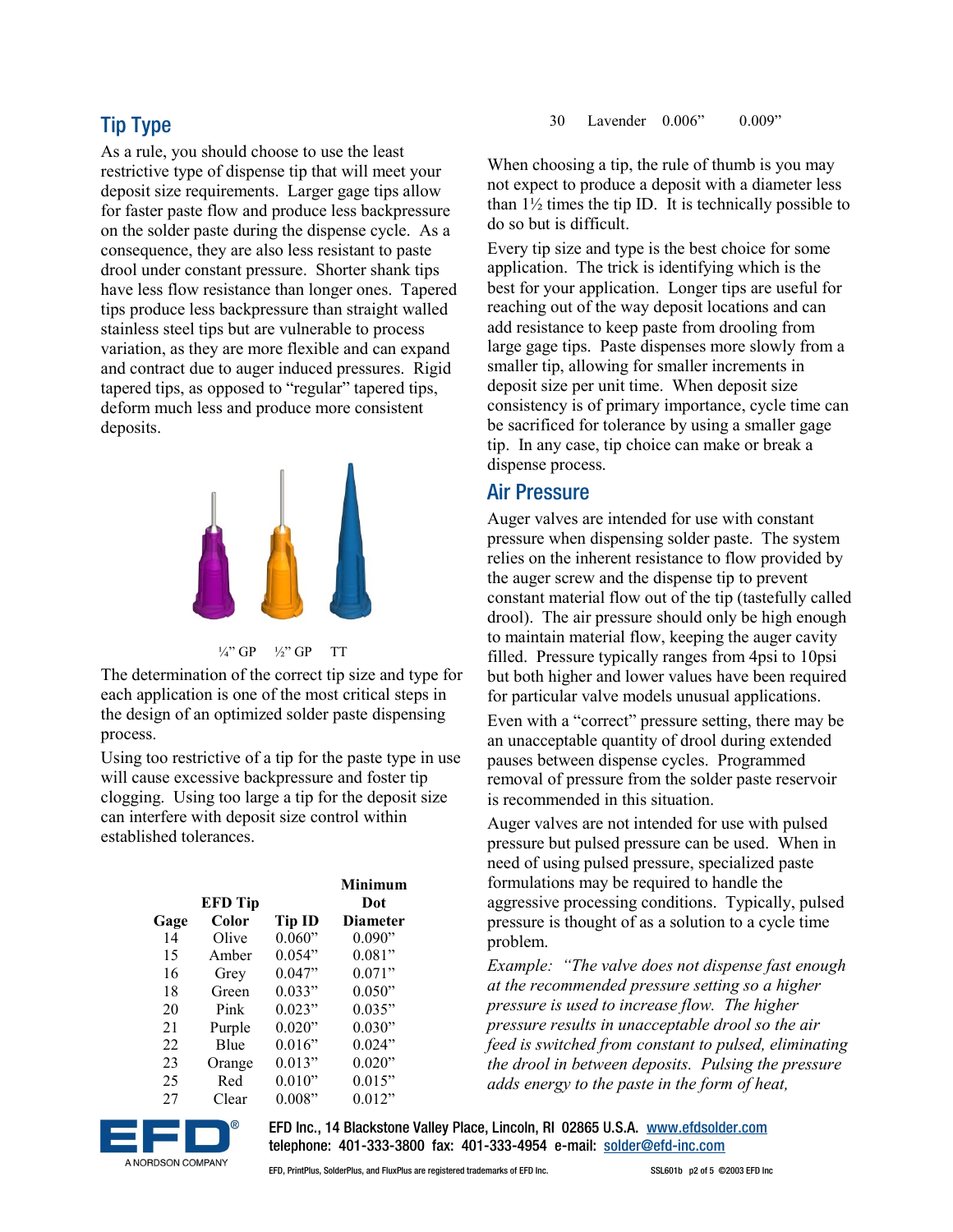*accelerating flux decomposition, and causes paste separation. The eventual failure mode is deposit size reduction followed by flux rich deposits until the valve and/or tip becomes completely blocked. The paste manufacturer is then called in to fix the perceived paste problem."*

If an application has a cycle time that seems to necessitate the use of pulsed pressure, then an auger valve may not be the best solution. Contact your paste and valve manufacturers before using pulsed pressure with an auger valve to see if they have a better alternative.

### Auger Speed

After defining the tip and pressure that gives the best performance, deposit size should be fine tuned with auger speed and time. The pressure generated by the spinning auger is a product of rotational speed. Auger speed is defined in revolutions per minute. To a point the more revolutions per unit time, the more material the valve will dispense per unit time.

For any combination of valve, paste, and tip types, there are maximum and minimum achievable flow rates at the maximum recommended pressure. This means that beyond a certain point, higher valve speed does nothing to change dispense rate. The amount of pressure required to overcome the inherent resistance in the dispense tip reaches the stress level at which two things happen. The alloy particles start to cold-weld together causing valve blockage and paste temperature is elevated by the combination of friction and pressure. At the low end, either the auger motor fails to turn or the pressure generated by the spinning auger goes below the threshold required to overcome the inherent tip resistance resulting in no flow.

To achieve the most precise control, combine slower speed with longer time. To maximize dispense rate, run the valve at the highest speed possible without damaging the paste.

## Auger Screw Selection

There is a second variable, beside speed, which can have a profound affect on dispense control: the screw design. Most auger valves have two auger styles: eight threads-per-inch (sometimes referred to as flights) and sixteen threads-per-inch. They also come in a variety of thread depths. As usual, there are tradeoffs associated with each of the available auger screw options.



The eight thread-per-inch auger screw is a standard among valve manufacturers, and is appropriate for most applications. Inherent resistance is moderate and paste flow is fastest.

The sixteen thread-per-inch auger screw is used when either additional inherent resistance is required and/or finer deposit size control is required. With the distance between threads halved, the total distance paste must travel around the screw is doubled while the amount of material exiting the screw per revolution is halved.

If the most appropriate screw type can be identified early in the process development cycle, time and effort can be saved.

## **Temperature**

The effects of temperature on solder paste dispensing are generic to most dispense methodologies. Auger valves are not an exception. As temperature changes, three things happen:

- 1) The paste changes viscosity. Increases in temperature soften components in the paste making it thinner; less viscous. Decreases in temperature have the inverse affect, thickening the paste. *Note: Above 27˚C (80˚F), softening can reach the point at which the paste loses the ability to hold the solder alloy in suspension, resulting in paste separation.*
- 2) Deposit size varies as the temperature varies. Changes in viscosity affect flow rate and, therefore, deposit size produced with a particular set of dispense settings. Keep temperature variation to a minimum as a safeguard against temperature related deposit size variation.
- 3) The flux chemistry reaction rate accelerates with increased temperature. The flux is active to some extent even at low storage temperatures. At temperatures above 27˚C (80˚F) the reaction rate is noticeably faster.

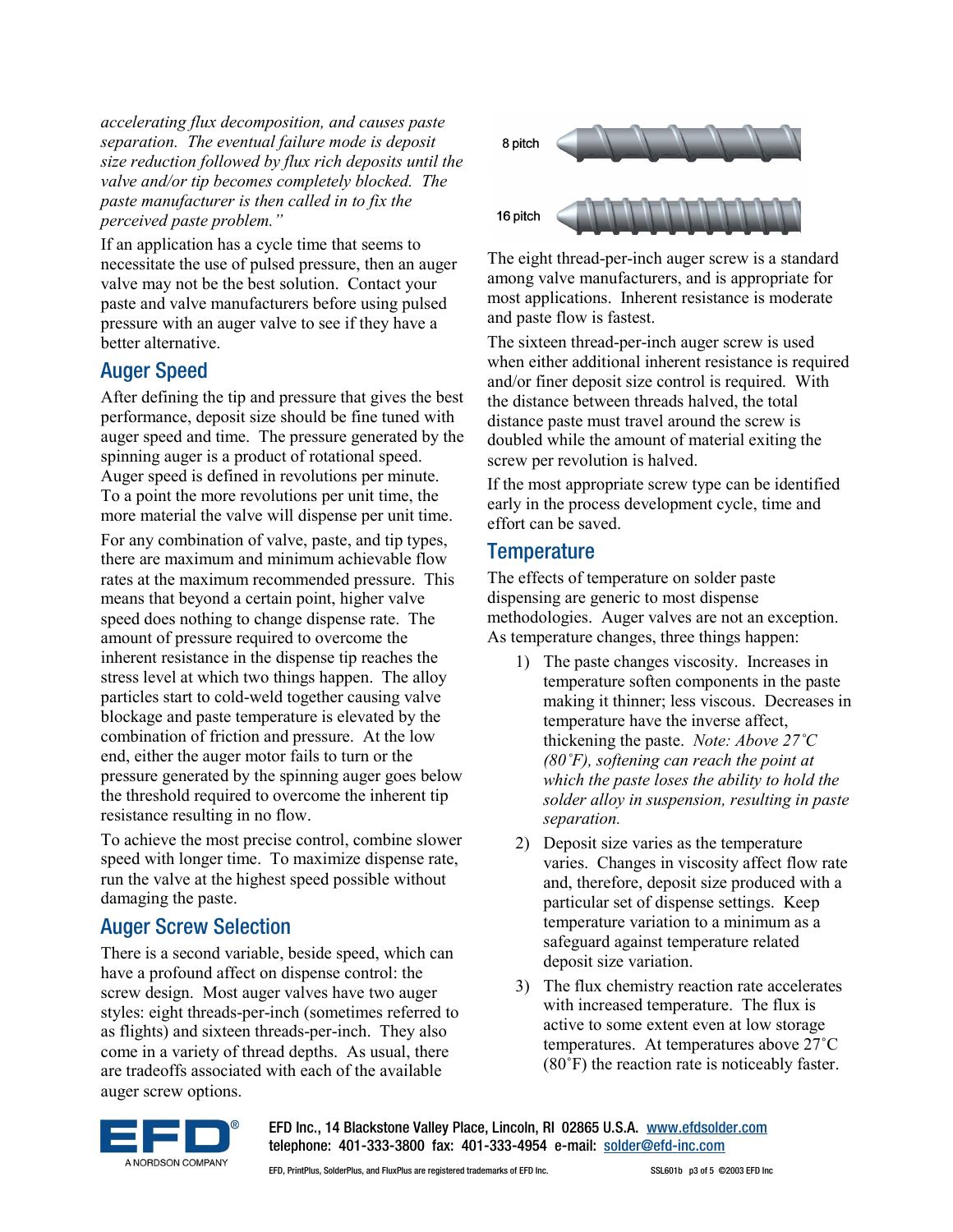

Unless a temperature control system is used, paste temperature is increased by both environmental conditions such as room temperature and localized heat sources as well as the conversion of kinetic energy to heat through friction as the valve cycles.

## Fixture

Often overlooked as either a process design consideration or possible cause for problems, the valve fixture can play a pivotal role. The operating life of dispensable solder paste can be drastically reduced by poor fixture design practices.

The single most frequent fixture mistake is placement of dispense equipment relative to a heat source used for reflow. Close proximity to heating units can result in elevated solder paste temperatures with attendant affects. Shielding and improved airflow can both be used to minimize or eliminate such heating affects when close proximity is required.

Physical stress applied to solder paste in the forms of shaking, sharp impacts, and vibration all have degradation effects. The worst of the three is vibration. Equipment that generates strong vibrations, such as vibratory bowl feeders, should be isolated from dispense machinery to avoid rapid

paste separation. If the dispense machinery cannot be isolated, smaller reservoirs can be used to match the volume used to the exposure limit imposed by the vibration source.

Sharp impacts and vigorous shaking of solder paste by slides and high-speed XYZ positioning systems can have cumulative separations effects over many dispense cycles. In some cases, smaller reservoirs of paste may be used to eliminate paste waste due to scrap by matching the cycle count limit before paste failure to the paste volume dispensed over those cycles.

# Tip Position

A sub-topic of fixture design that deserves attention in its own right is tip position: the relative placement of the dispense tip to the work piece during a dispense cycle.

The goals of any tip positioning exercise are to achieve unrestricted paste flow out of the tip during the dispense cycle and a clean paste break-off when the tip separates from the part.

Orientation falls into two categories: perpendicular to the product surface and non-perpendicular. Only perpendicular orientation is addressed in this paper due to the almost infinite variety of outcomes possible with non-perpendicular tip positions. Nonperpendicular tip positions are often a great solution to a difficult dispensing problem but are not easily addressed with general guidelines.

There are two critical variables with regards to tip position: product surface and Z-height.

Dispensable product surfaces come in many flavors: flat, bumpy, smooth, textured, wide, thin, pointy, recessed, and gapped just to name a few. In every case, the goal of tip positioning remains the same; achieve a consistent and clean paste break-off when the tip separates from the part. The surface shape dictates the techniques required for consistent dispense results. Your equipment and paste suppliers should be able to help in identifying solution.

Z-height is the distance from the bottom of the dispense tip to the product surface. If the tip is too close to the surface, paste will exit the tip, hit the part, and backpressure will prevent further paste flow. Continued valve operation without paste flow causes flux separation and cold welding of solder alloy in the valve. If the tip is too far from the